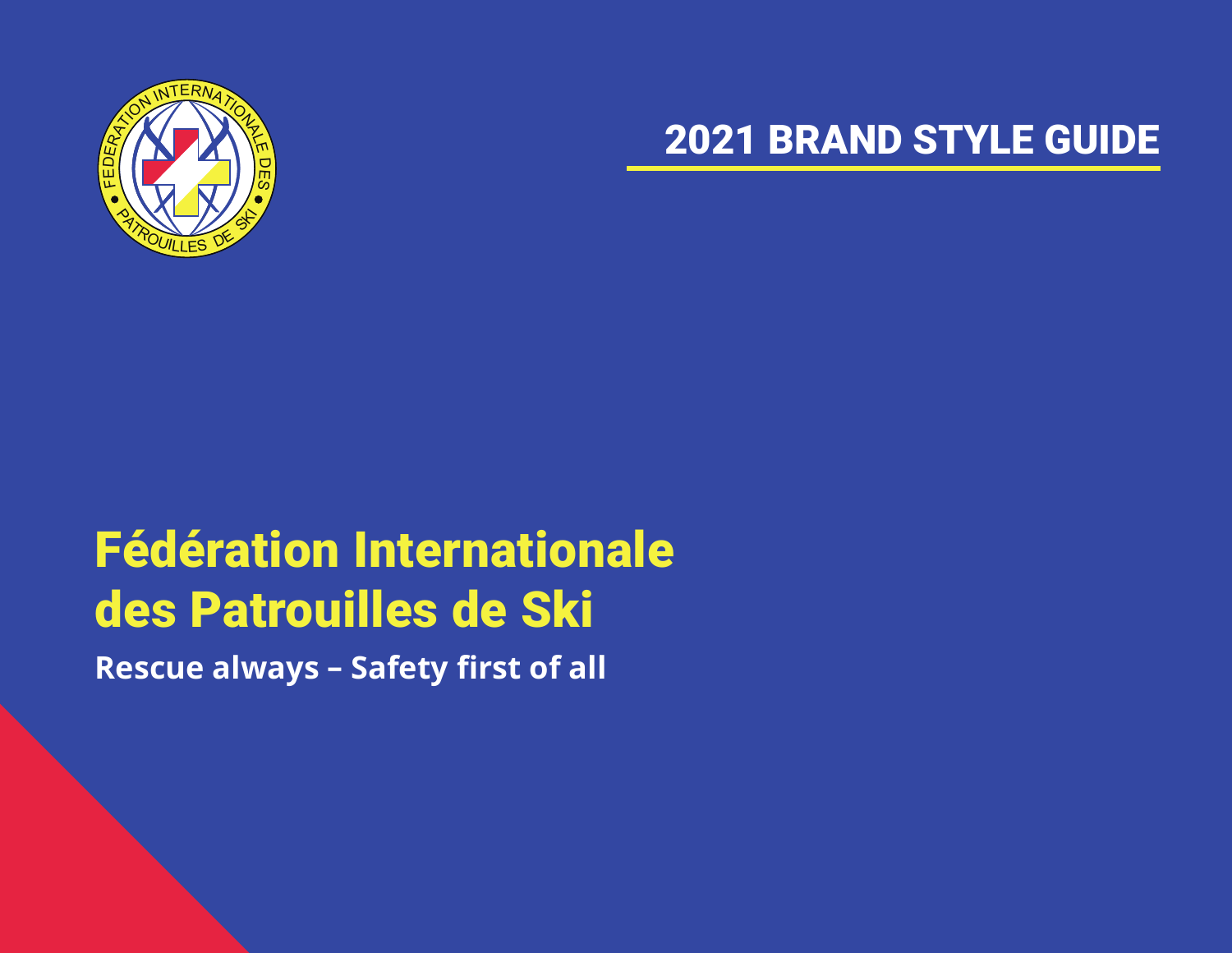#### TABLE OF CONTENTS

| Introduction             | 03 |
|--------------------------|----|
| <b>About Us</b>          | 04 |
| Structure                | 05 |
| Languages                | 06 |
| Use of Logo and Branding | 07 |
| <b>Brand Voice</b>       | 08 |
| The Logo                 | 09 |
| General Logo Use         | 10 |
| <b>Brand Application</b> | 12 |
| <b>Color Palette</b>     | 13 |
| Fonts                    | 14 |
| Hierarchy                | 15 |

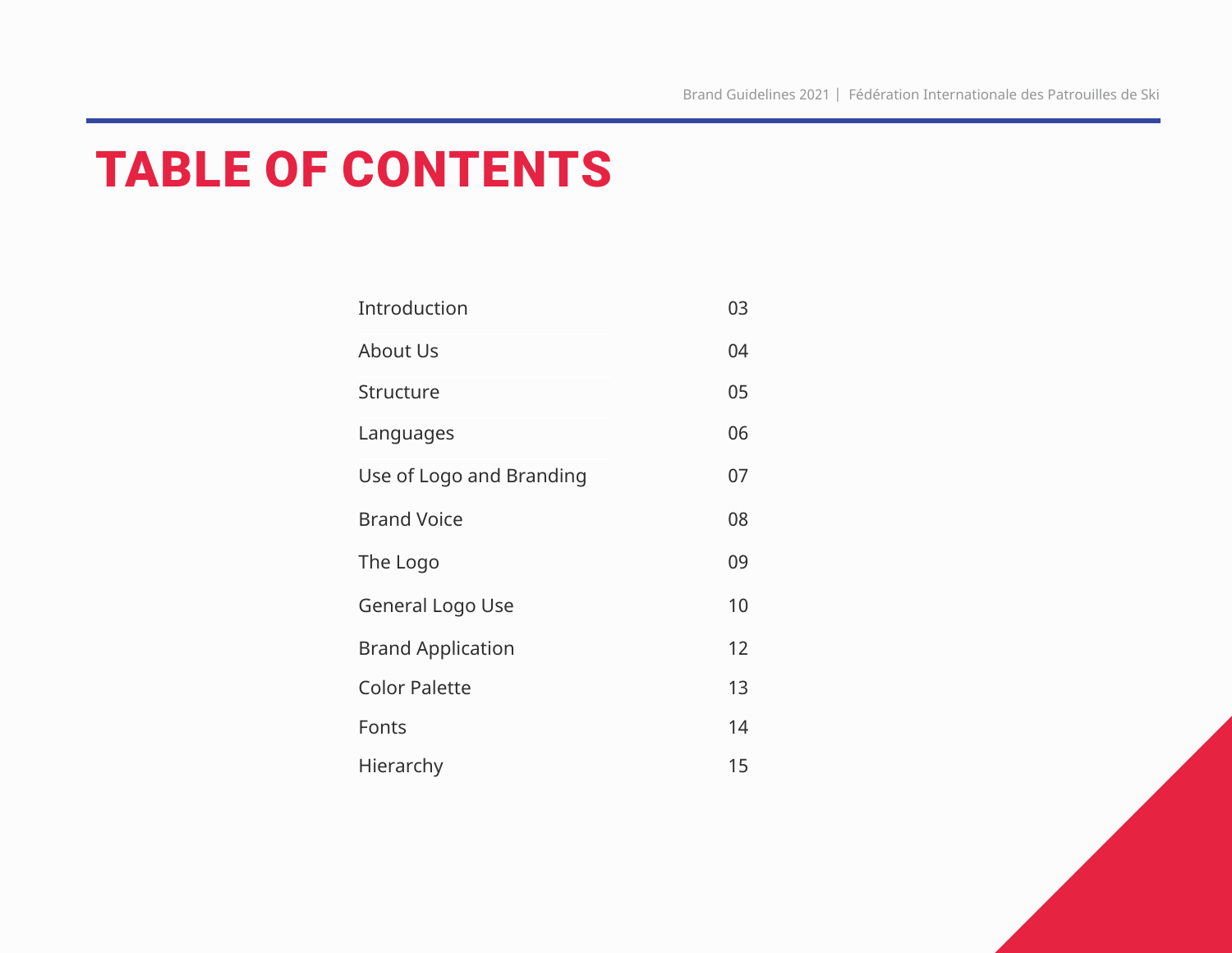Brand Guidelines 2021 | Fédération Internationale des Patrouilles de Ski

#### INTRODUCTION



This document provides background information about Fédération Internationale des Patrouilles de Ski (FIPS) Branding for those in partnership with, or as members of the organisation.

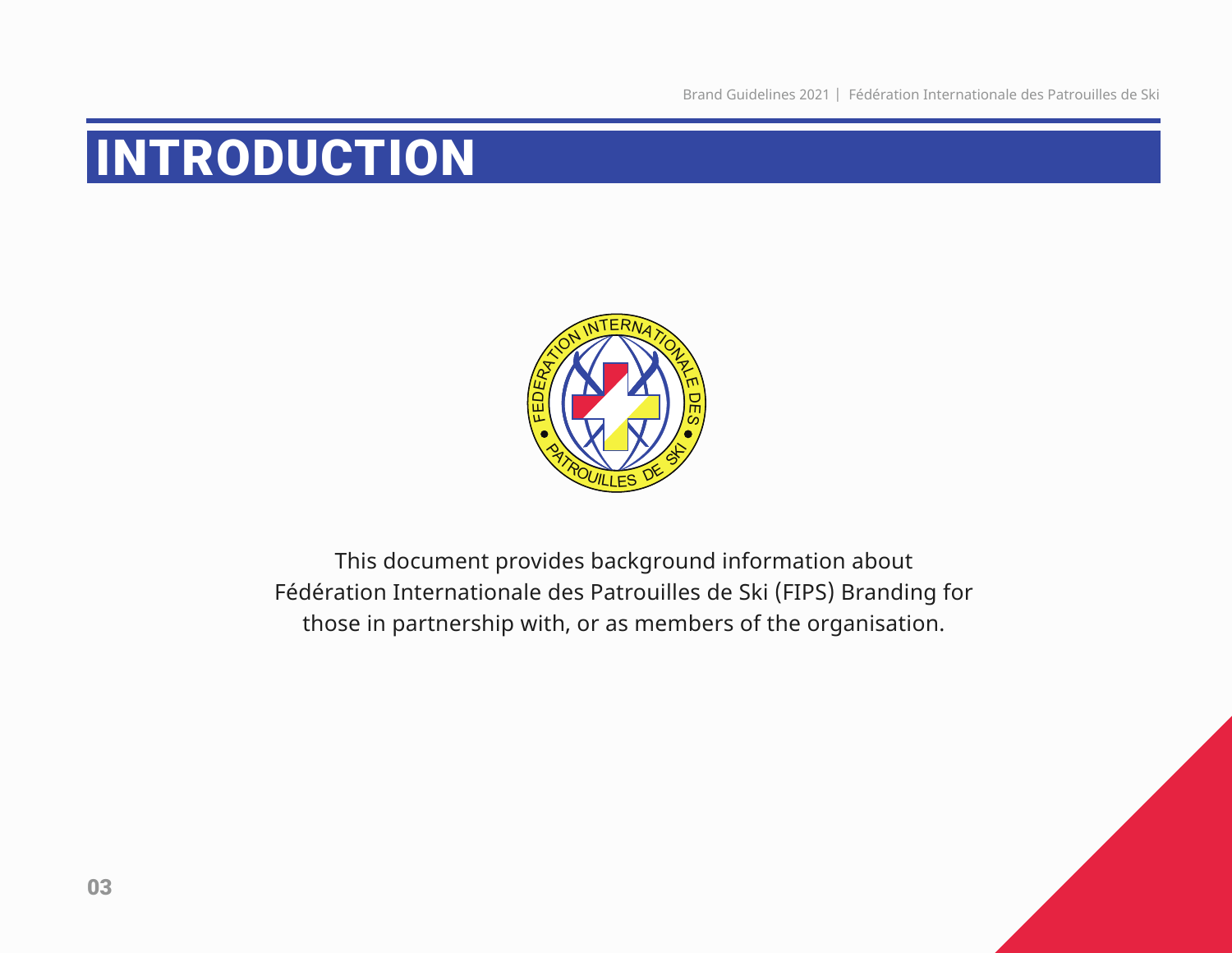#### ABOUT US



The Fédération Internationale des Patrouilles de Ski (FIPS) is the international organisation representing ski patrol and associated ski safety organisations with membership from throughout the world. These patrol and safety organisations comprise full time & volunteer ski patrollers, doctors, lawyers, engineers, technicians, ski equipment instructors, ski area managers, etc., who are involved in the multidisciplinary activities of ski patrolling and safety.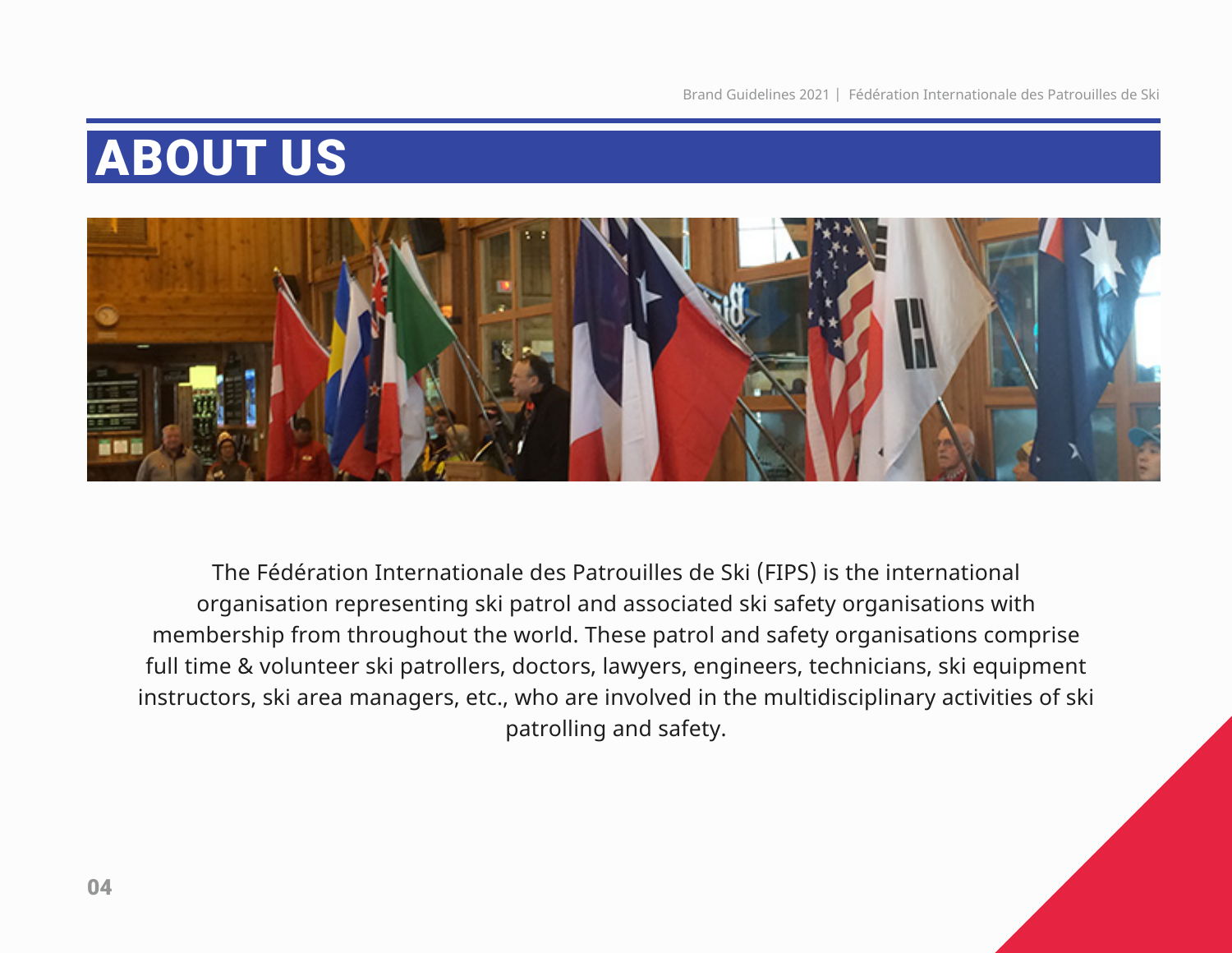### **STRUCTURE**

FIPS, incorporated in Canada, has a Board of Directors representing the member countries and a supporting volunteer secretariat of Secretary, Treasurer and Legal Adviser.

There are Vice Presidents who assist with coordination within particular regions of the world as well as appointed Vice Presidents who take responsibility for specific aspects of the FIPS organisation.

FIPS funding is from organisation membership fees and by patroller attendance at the biennial Congresses.

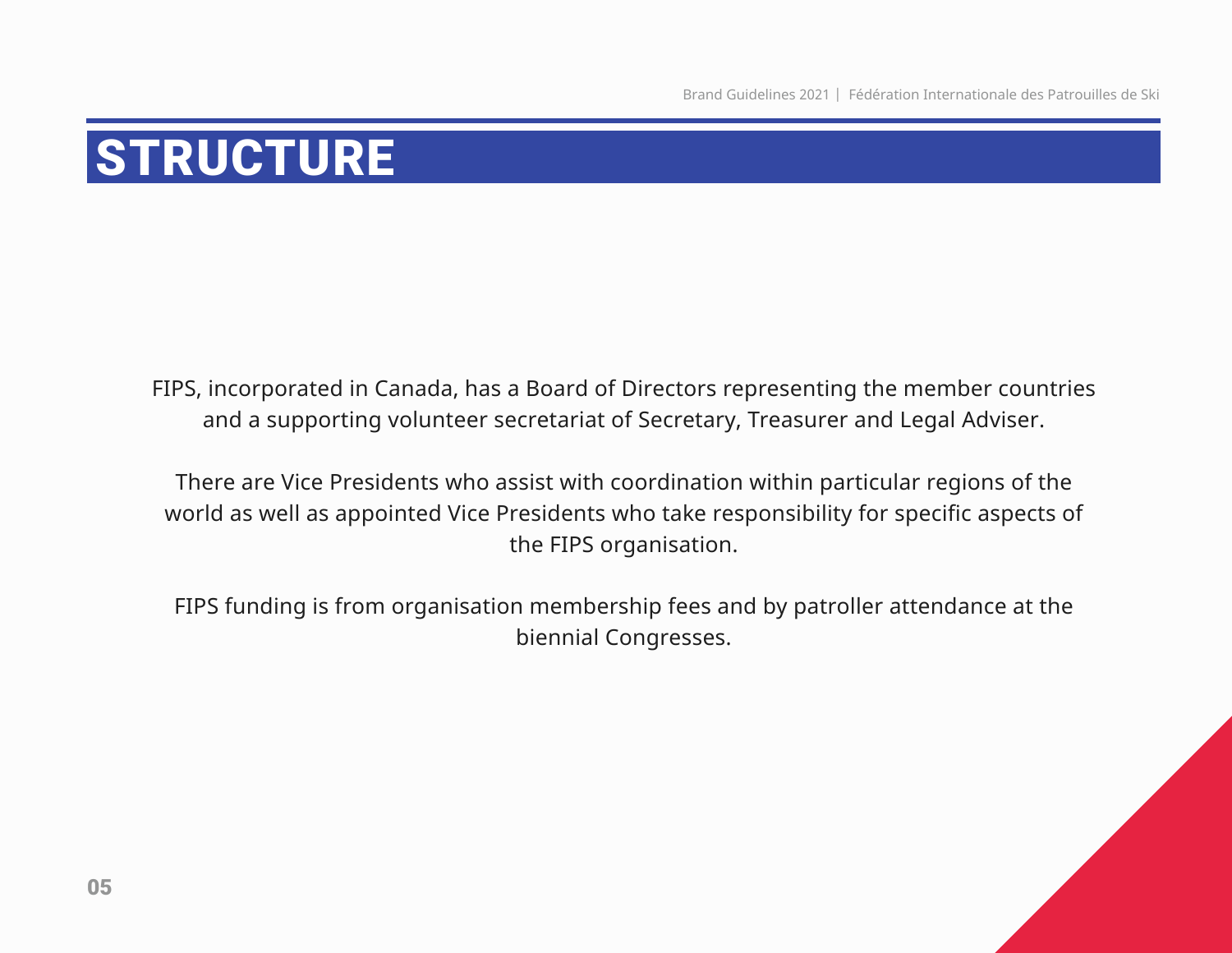#### LANGUAGES

#### FIPS commiunicates in English, Italian, Japanese, Spanish & French.

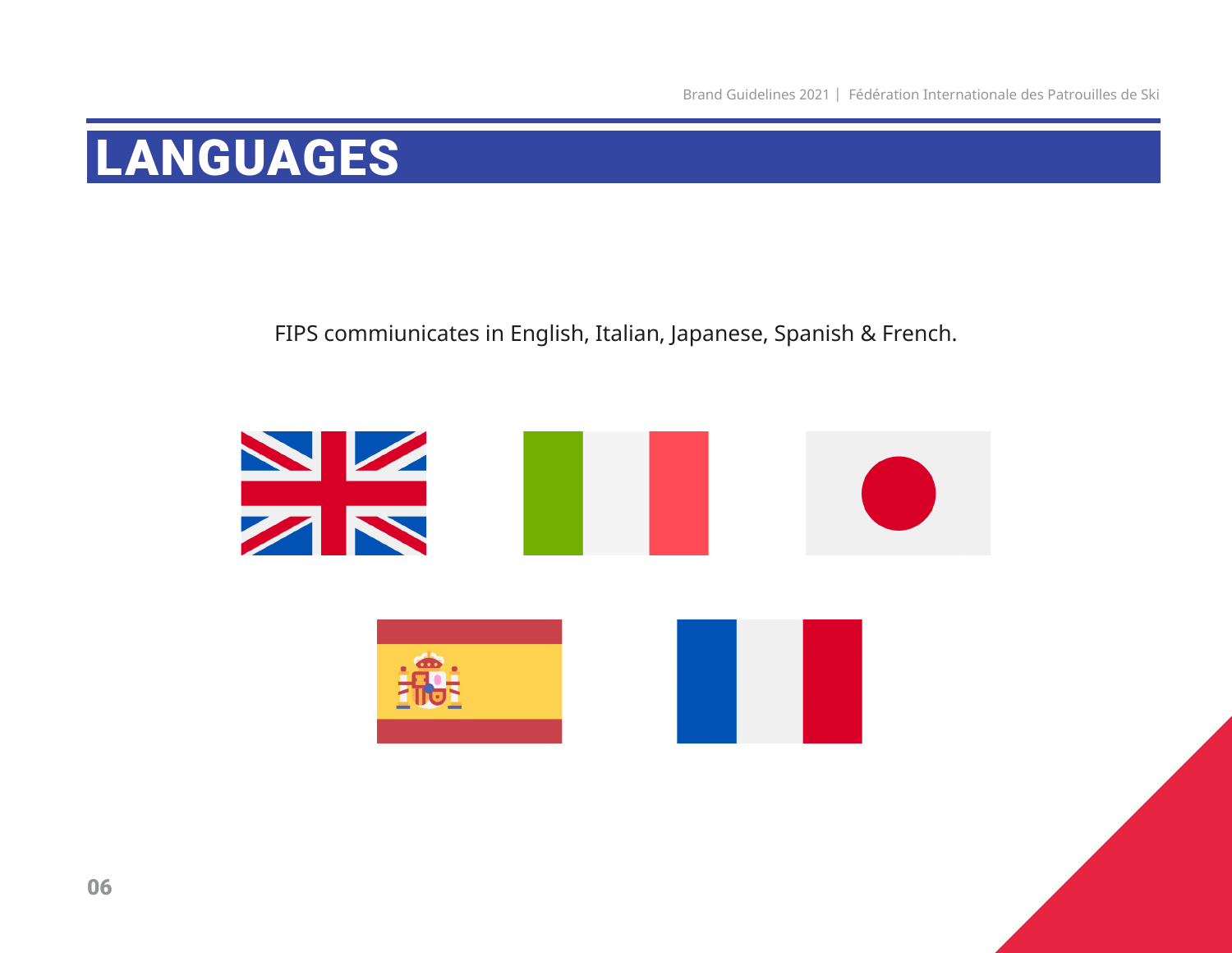#### USE OF LOGO AND BRANDING

The official name is Fédération Internationale des Patrouilles de Ski (FIPS).

The use of the acronym FIPS is acceptable providing the full name is shown as above and is consistent with below.

Members may use the FIPS logo for patrol activities and other public service activities that support the positive image of patrolling and FIPS.



This FIPS logo shall be used for the following but not limited to:

- All official FIPS correspondence
- All legal FIPS documentation
- FIPS Recognition awards
- FIPS website
- Posters/Banners or publicity concerning Congresses
- FIPS badges and pins may be worn on ski patrol uniform jackets providing the positioning is appropriate (shoulder, chest…) other sites will need to be approved by FIPS executive.
- Members and Associates of FIPS may use the FIPS logo in conjunction with their logo showing they are members of FIPS.

Any other intended use of the FIPS logo or name must be sent to the executive for approval.

*This policy was approved by the FIPS Executive 5Feb17*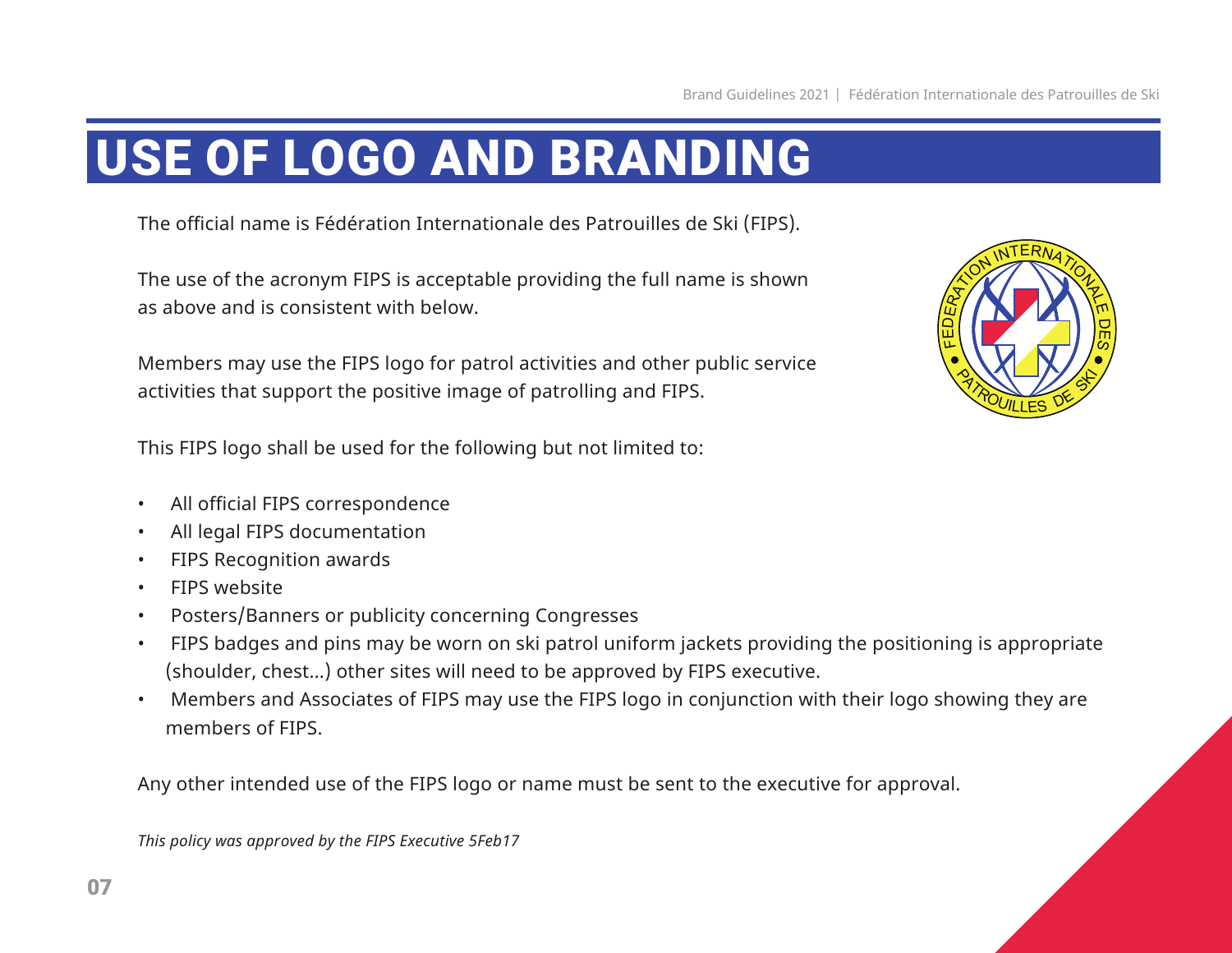#### BRAND VOICE

Communications from FIPS are aligned with that of an international governing body, confident and a leader in our field:

ERATERNATION Formal statements Visionary, innovative and caring Concise language Professional and confident statements Accurate language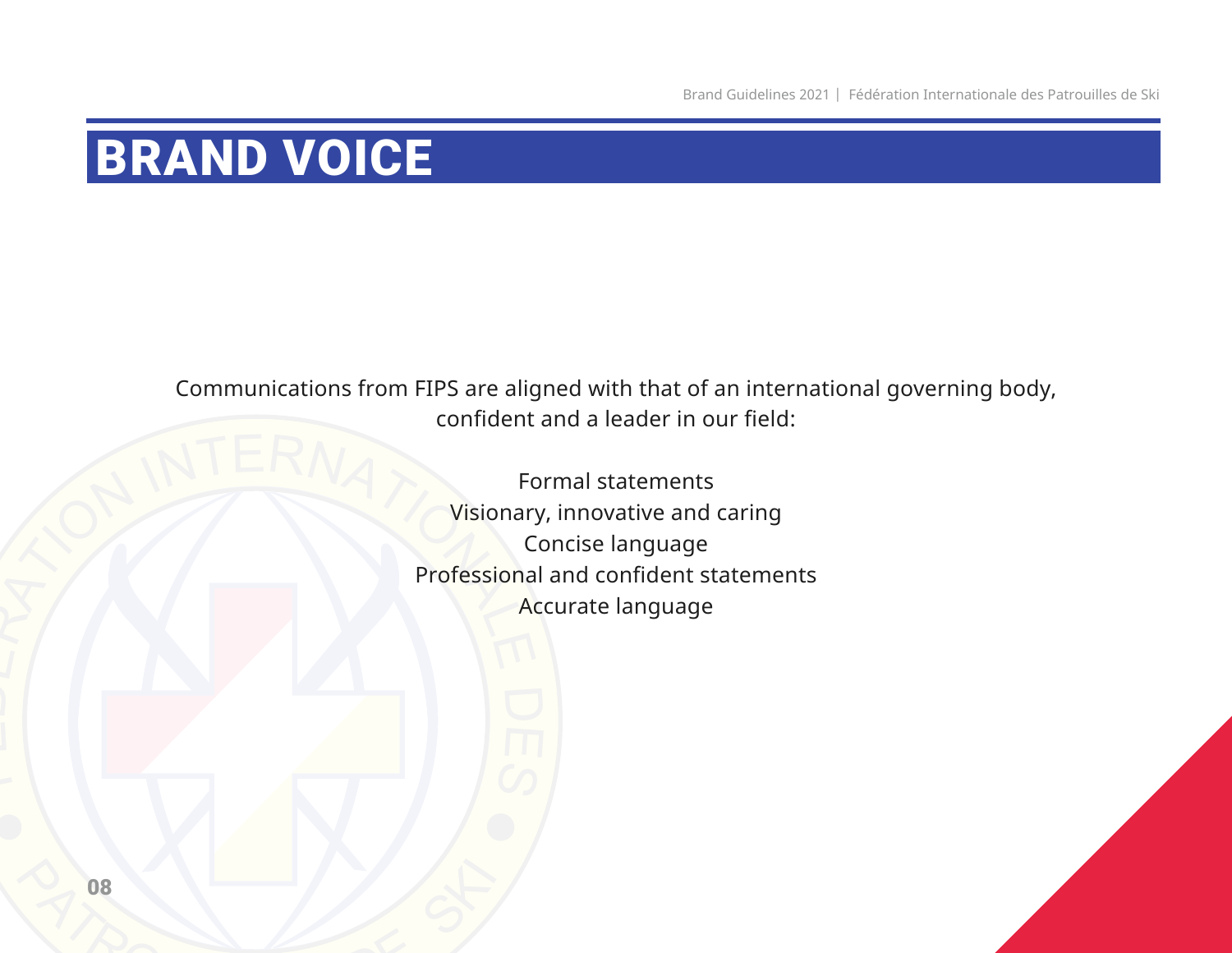### THE LOGO

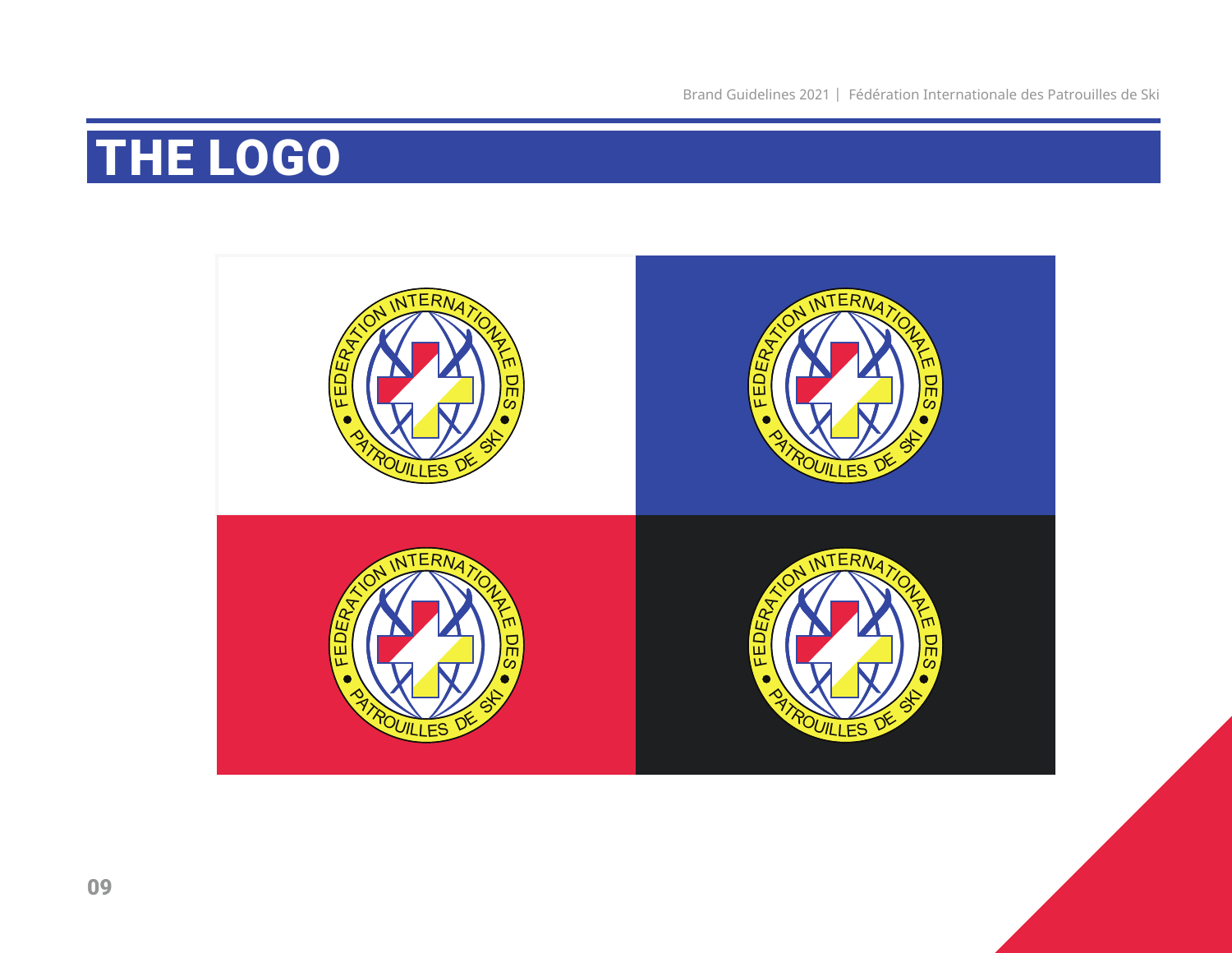### GENERAL LOGO USE



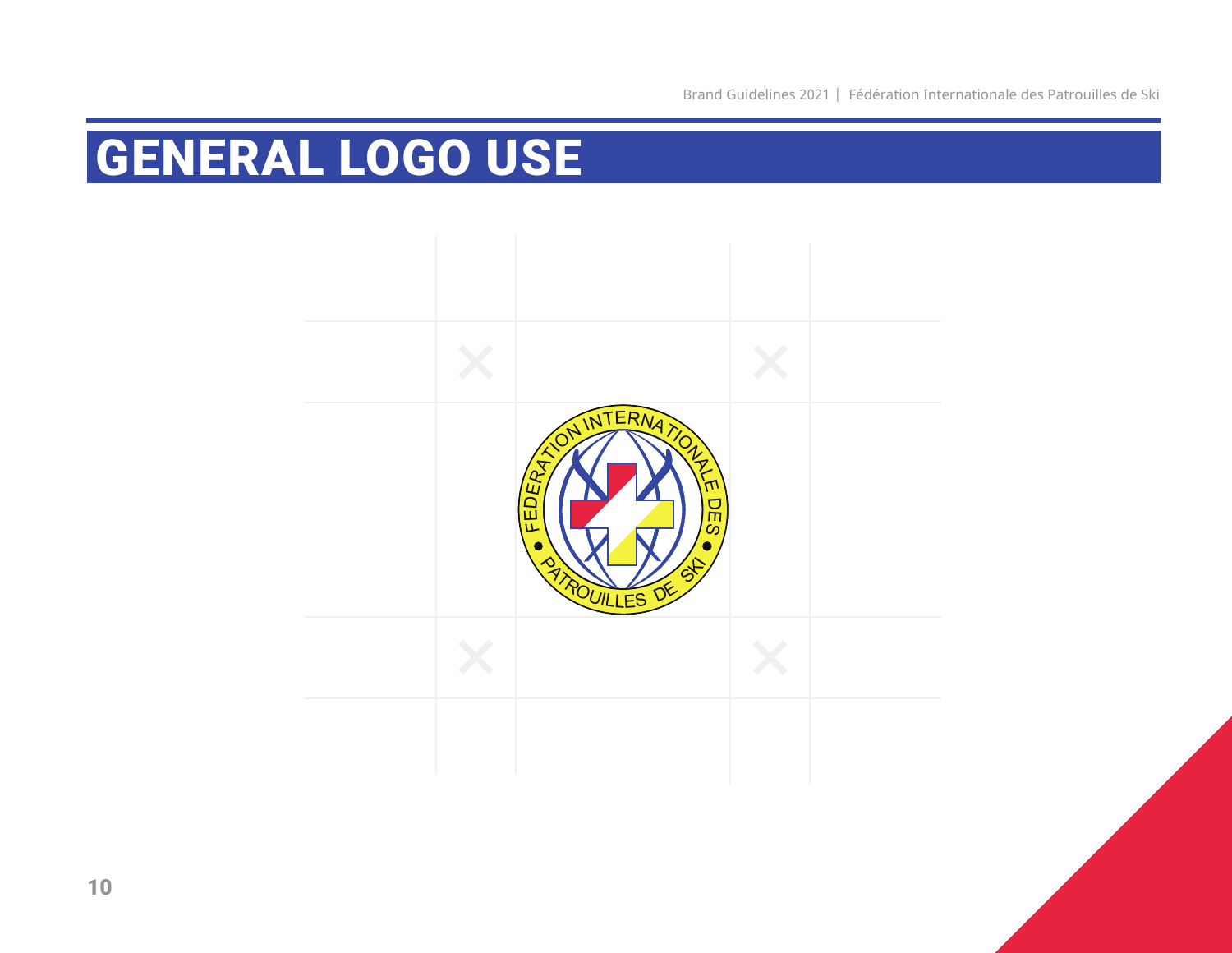#### GENERAL LOGO USE

When the logo is used as a lock up, the position and proportion with the Fédération Internationale des Patrouilles de Ski logo should be maintained as shown below. It should be equal size and not distorted.

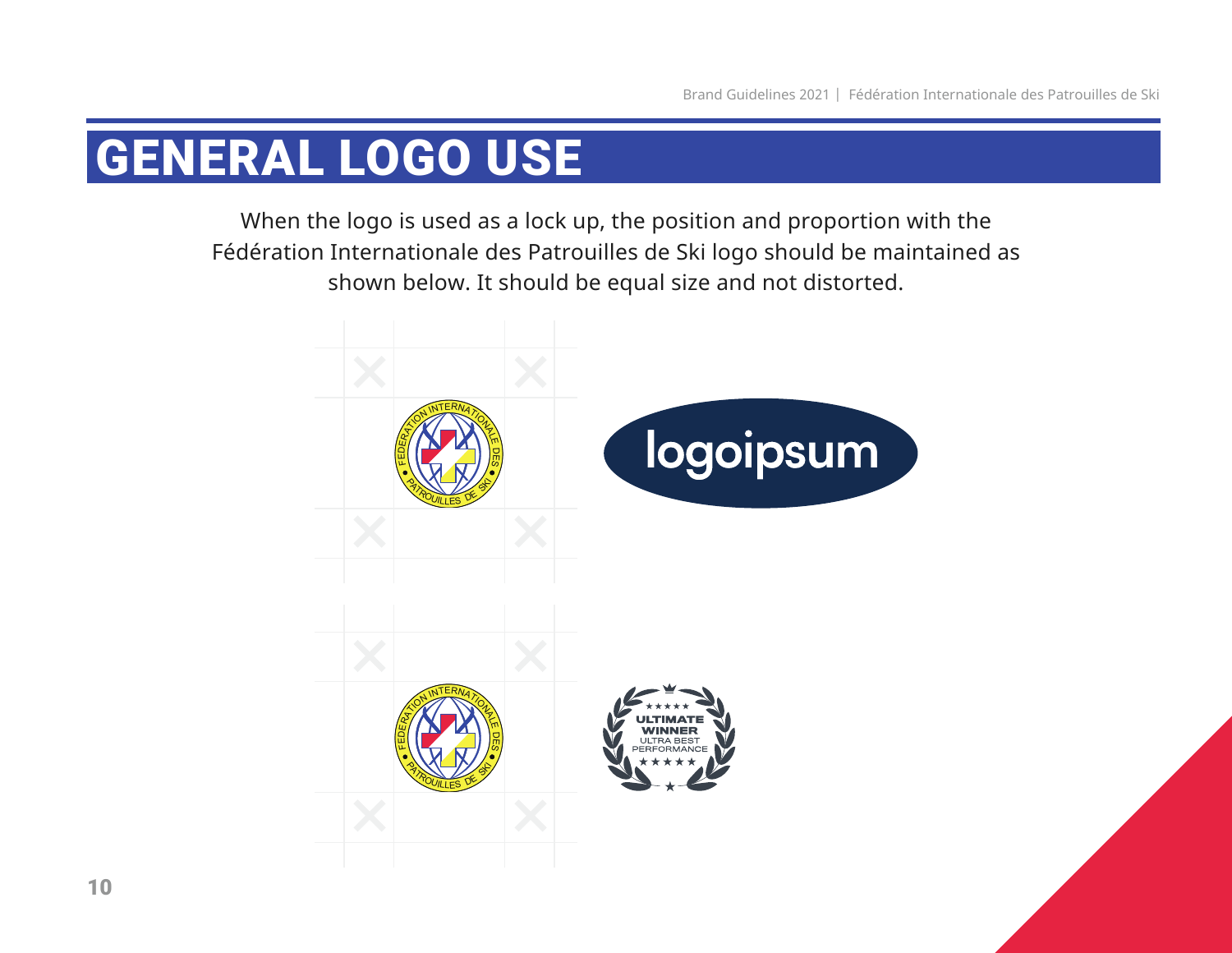## GENERAL LOGO USE



DON'T skew or distort the logo



DON'T crop the logo DON'T rotate the logo





DON'T change any of the colors on the logo



DON'T put the logo on a yellow background



DON'T add a gradation, drop shadow, highlight, blur or other graphic effect to our logo.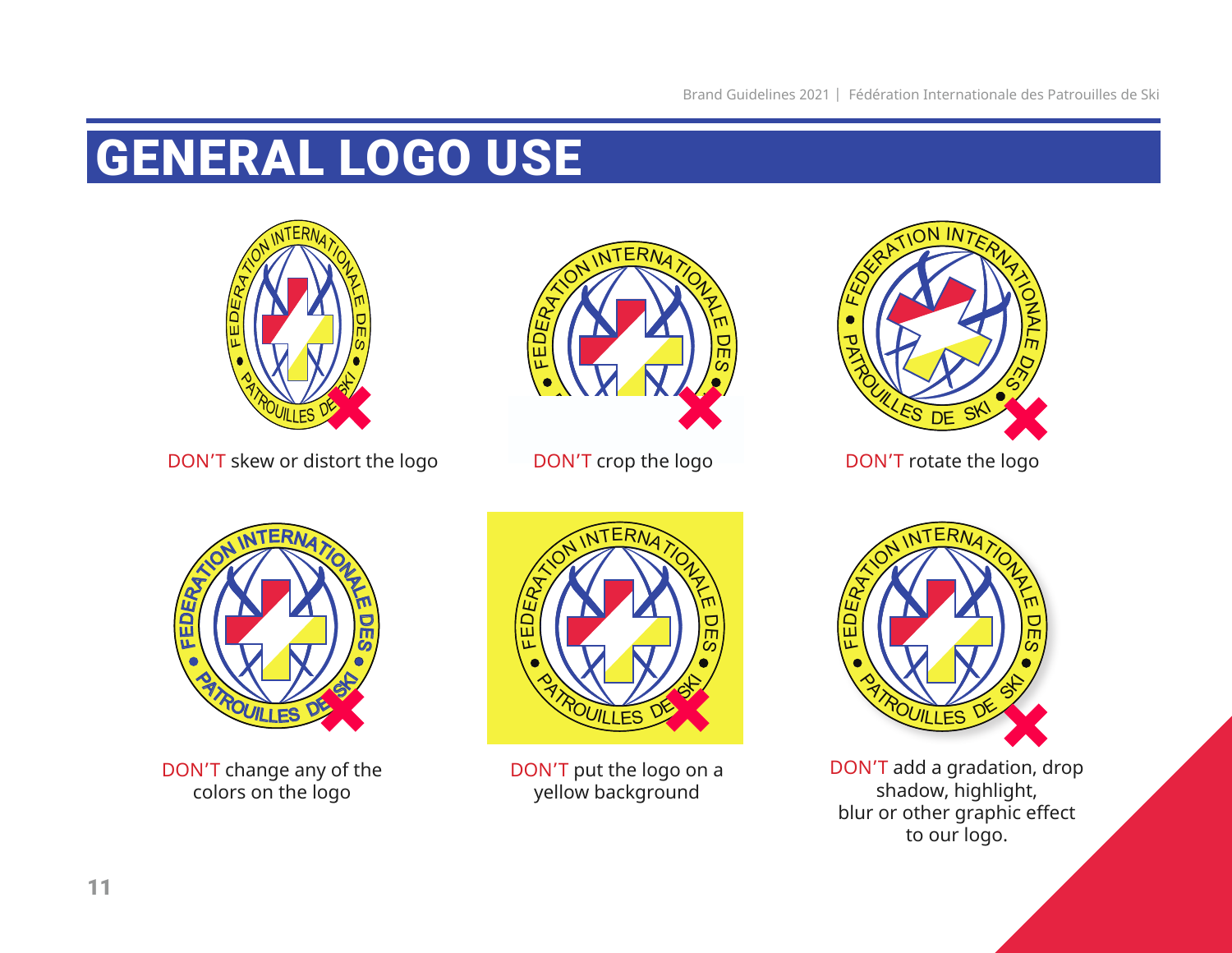## BRAND APPLICATION

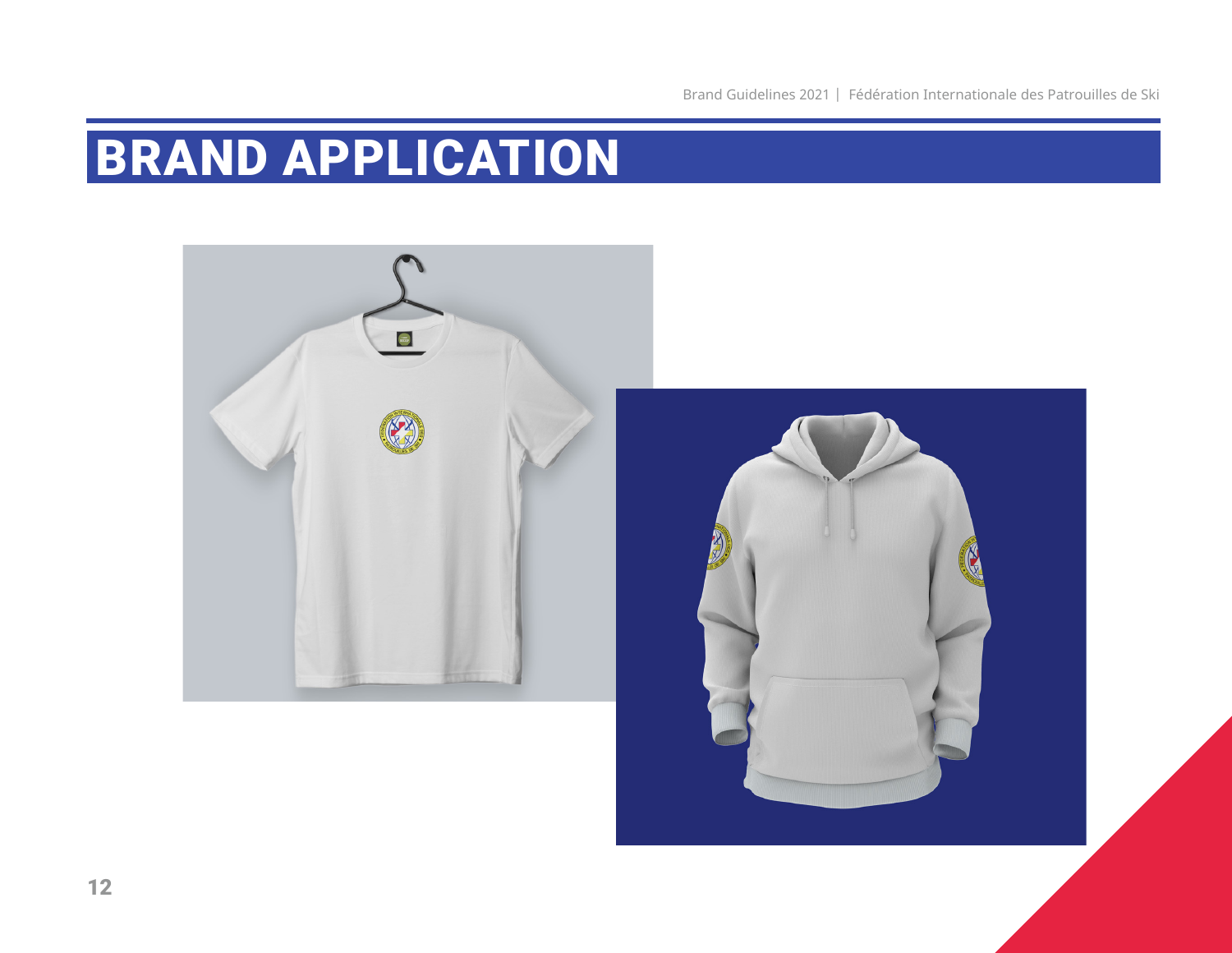# COLOR PALETTE

#### **Primary Color**

| <b>CMYK</b> | 93, 81, 1, 0 | <b>CMYK</b> | 4, 94, 72, 0 | <b>CMYK</b> | 0, 0, 0, 0    |
|-------------|--------------|-------------|--------------|-------------|---------------|
| <b>RGB</b>  | 47, 77, 159  | <b>RGB</b>  | 229, 52, 70  | <b>RGB</b>  | 255, 255, 255 |
| <b>HEX</b>  | #2f4d9f      | <b>HEX</b>  | #e53446      | <b>HEX</b>  | #fffffff      |

#### **Secondary Color**

| <b>CMYK</b> | 6, 0, 76, 0  | <b>CMYK</b> | 0, 0, 0, 100 | <b>CMYK</b> | 43, 35, 35, 1 |
|-------------|--------------|-------------|--------------|-------------|---------------|
| <b>RGB</b>  | 247, 237, 94 | <b>RGB</b>  | 0, 0, 0      | RGB         | 151, 152, 154 |
| <b>HEX</b>  | #f7ed5e      | <b>HEX</b>  | #000000      | <b>HEX</b>  | #989899       |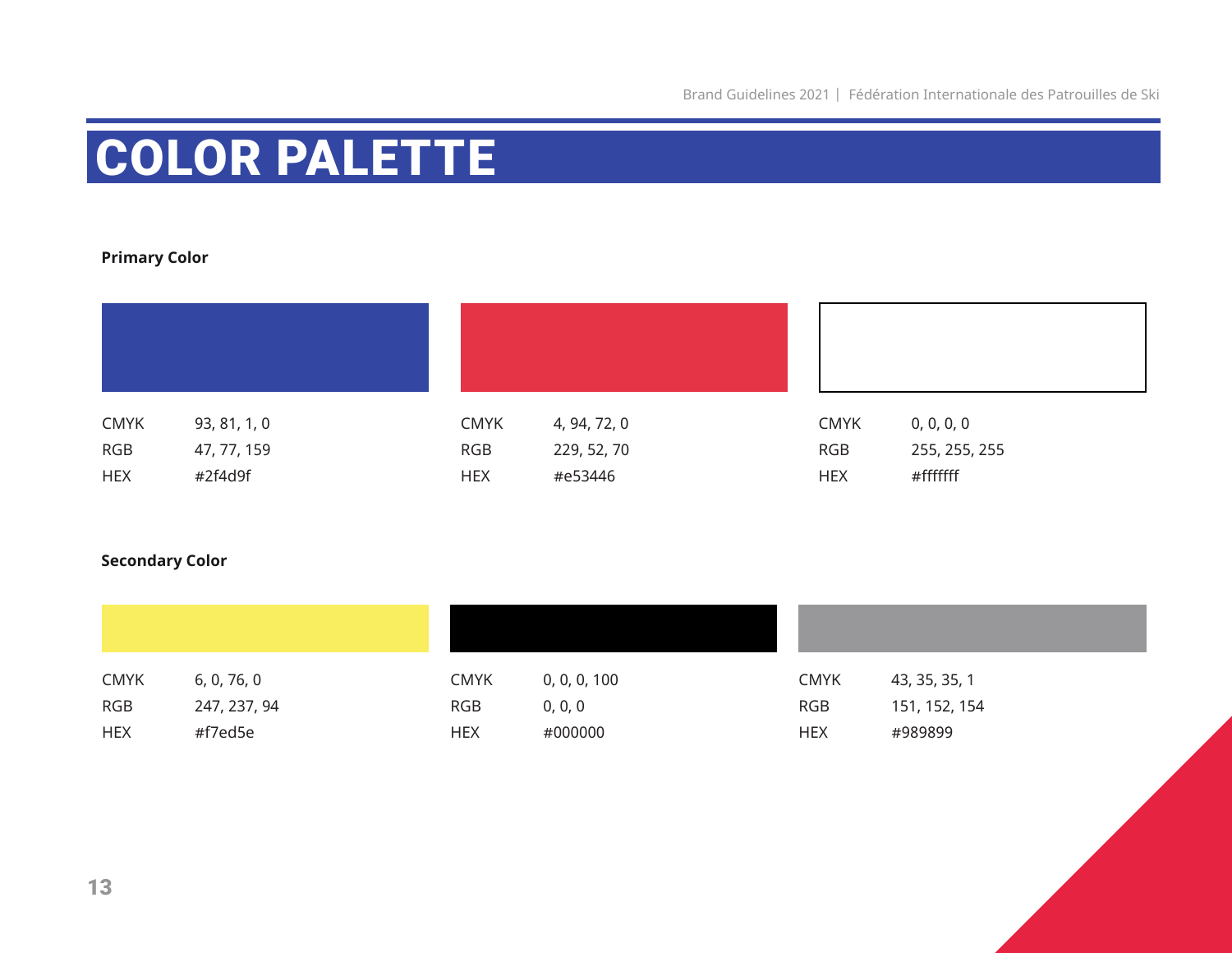#### FONTS

Primary Font

ROBOTO BLACK

#### Aa Bb Cc Dd Ee Ff Gg Hh Ii Jj Kk Ll Mm Nn Oo Pp Qq Rr Ss Tt Uu Vv Ww Xx Yy Zz 0123456789

**Secondary** 

Roboto Medium

Aa Bb Cc Dd Ee Ff Gg Hh Ii Jj Kk Ll Mm Nn Oo Pp Qq Rr Ss Tt Uu Vv Ww Xx Yy Zz 0123456789

Body Text

Noto Sans Regular

Aa Bb Cc Dd Ee Ff Gg Hh Ii Jj Kk Ll Mm Nn Oo Pp Qq Rr Ss Tt Uu Vv Ww Xx Yy Zz 0123456789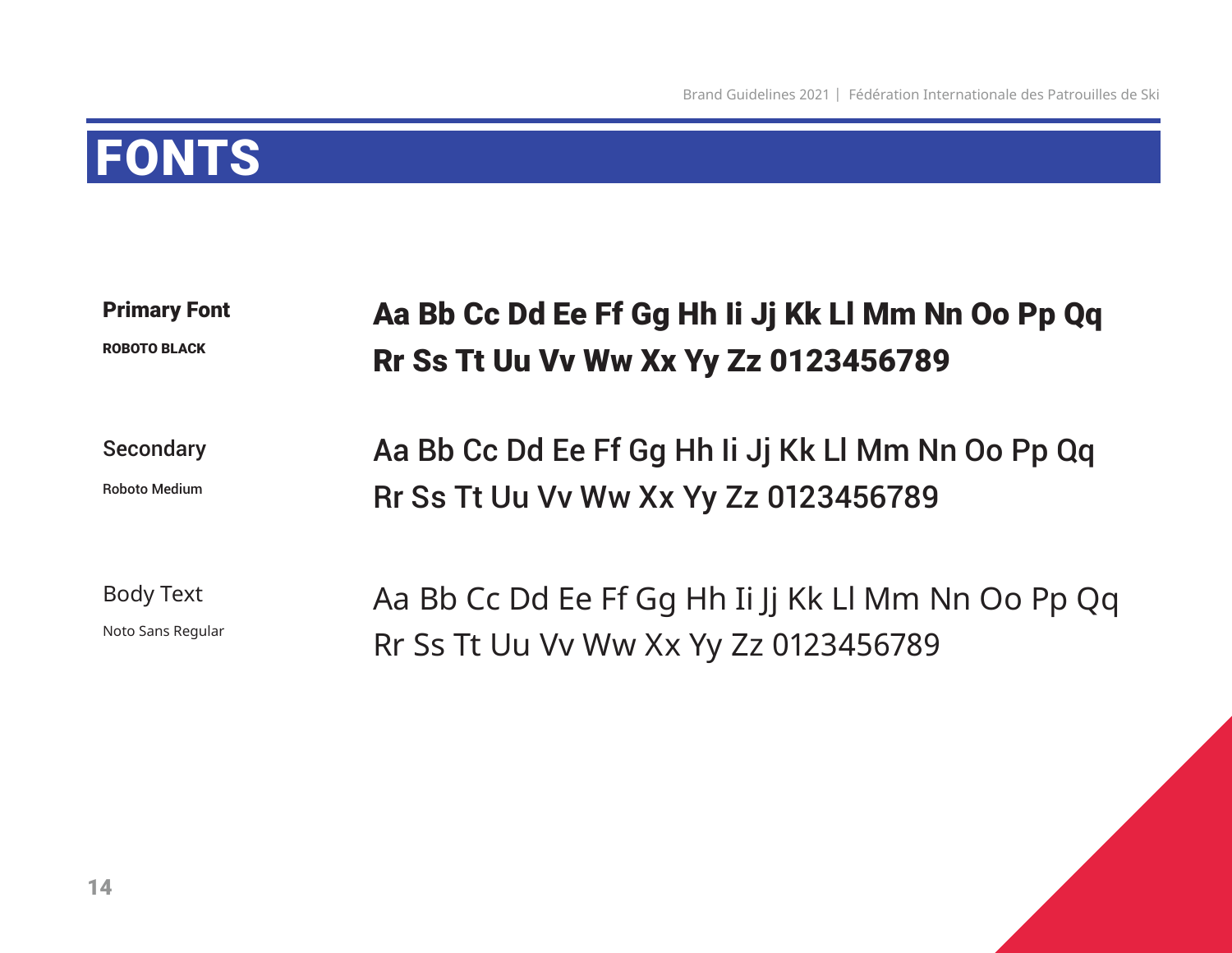#### HIERARCHY

#### H1 - 43pt LOREM IPSUM DOLOR SIT AMET H2 - 32 pt LOREM IPSUM DOLOR SIT AMET H3 - 28 pt LOREM IPSUM DOLOR SIT AMET

#### H4 - 20 pt LOREM IPSUM DOLOR SIT AMET

Lorem ipsum dolor sit amet, consectetur adipiscing elit. Sed ex massa, suscipit vel accumsan at, placerat a sapien. Duis convallis laoreet turpis vitae ullamcorper. Etiam porttitor ante eu lectus fermentum feugiat. Nam sit amet nunc justo. Fusce at ex condimentum, volutpat lectus eu, sollicitudin neque. Body Text - 14 pt

> Lorem ipsum dolor sit amet, consectetur adipiscing elit. Sed ex massa, suscipit vel accumsan at, placerat a sapien. Duis convallis laoreet turpis vitae ullamcorper. Etiam porttitor ante eu lectus fermentum feugiat. Nam sit amet nunc justo. Fusce at ex condimentum, volutpat lectus eu, sollicitudin neque.